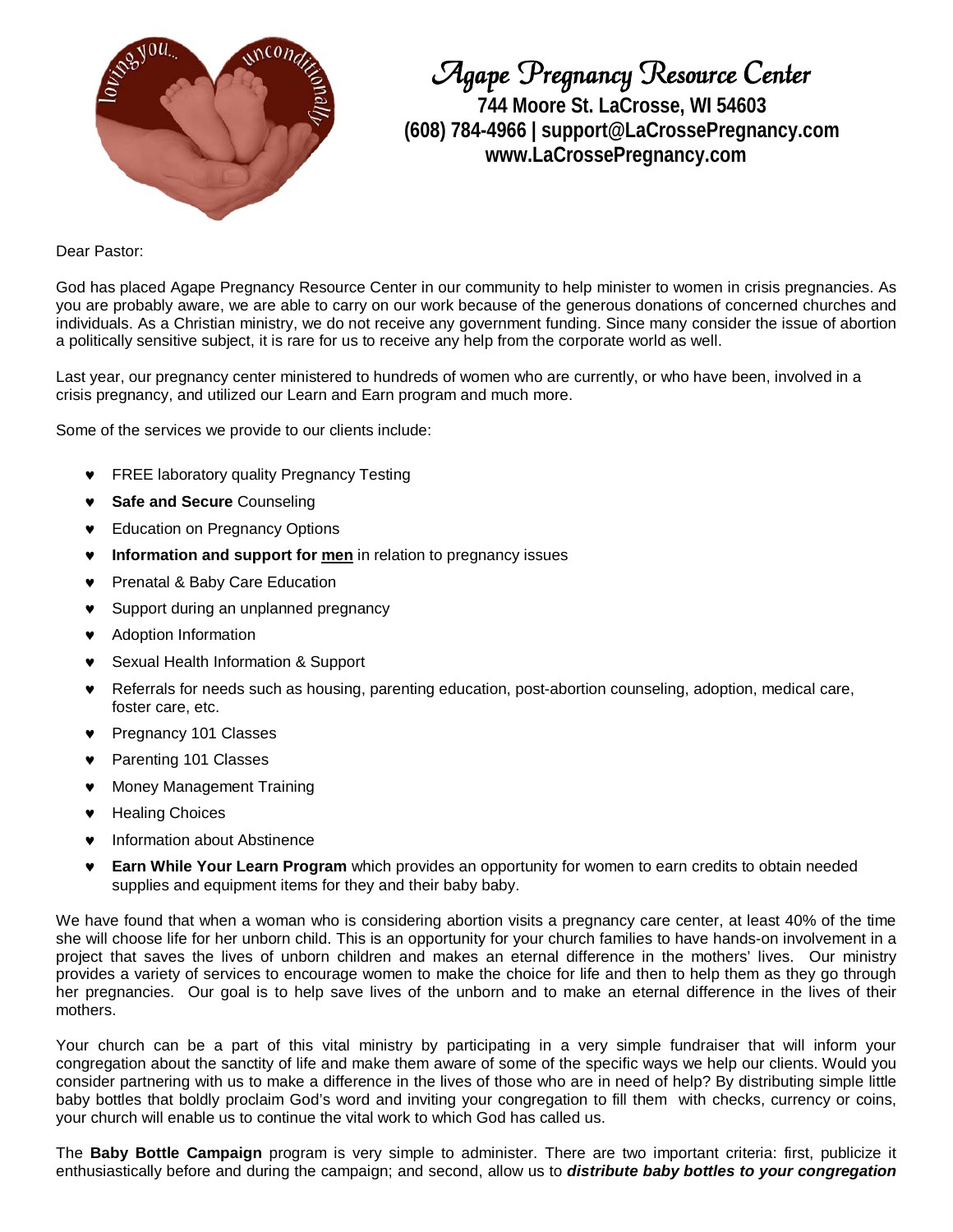*on Baby Bottle Campaign on the Sunday of your choice*. Someone from your congregation should be designated as a church liaison to guide the program and interact with our center. *The bottles should then be collected a few weeks later (typically 4-5 weeks).* You will find convenient bulletin inserts, flyers and even four weeks of announcements you can read each week to remind people about the fundraiser, encourage their support and motivate their efforts.

It is important to note that inside each bottle is a special insert that explains the In Honor/Memory Of Donation option we make available to donors. It details that individuals (or groups) can donate in honor of a loved one or in memory of someone they may have lost, such as a child, friend, or family member. When they list for whom the gift is given and from whom it was given, the donor will receive a special thank you card for their gift that acknowledges the receipt of that gift, plus, we will post all memorial gift names on our website and in our quarterly newsletter. This is a great way to bless the memory of those individuals who are an important part of our lives, and as a result, many lives will be changed for eternity.

Pregnancy care centers such as Agape Pregnancy Resource Center, as well as many other pro-life organizations, across the country have reported excellent church participation and enthusiastic results from the congregations. This program helps to build a bond of serving Christ together in our community.

Please give our proposal your sincere consideration. We have been privileged to make a real difference in the lives of women in crisis, and the lives of many unborn children have been saved. As God provides, we shall continue to do so. With this campaign, your change can make a change for life!

Serving Our Savior,

Agape Pregnancy Resource Center